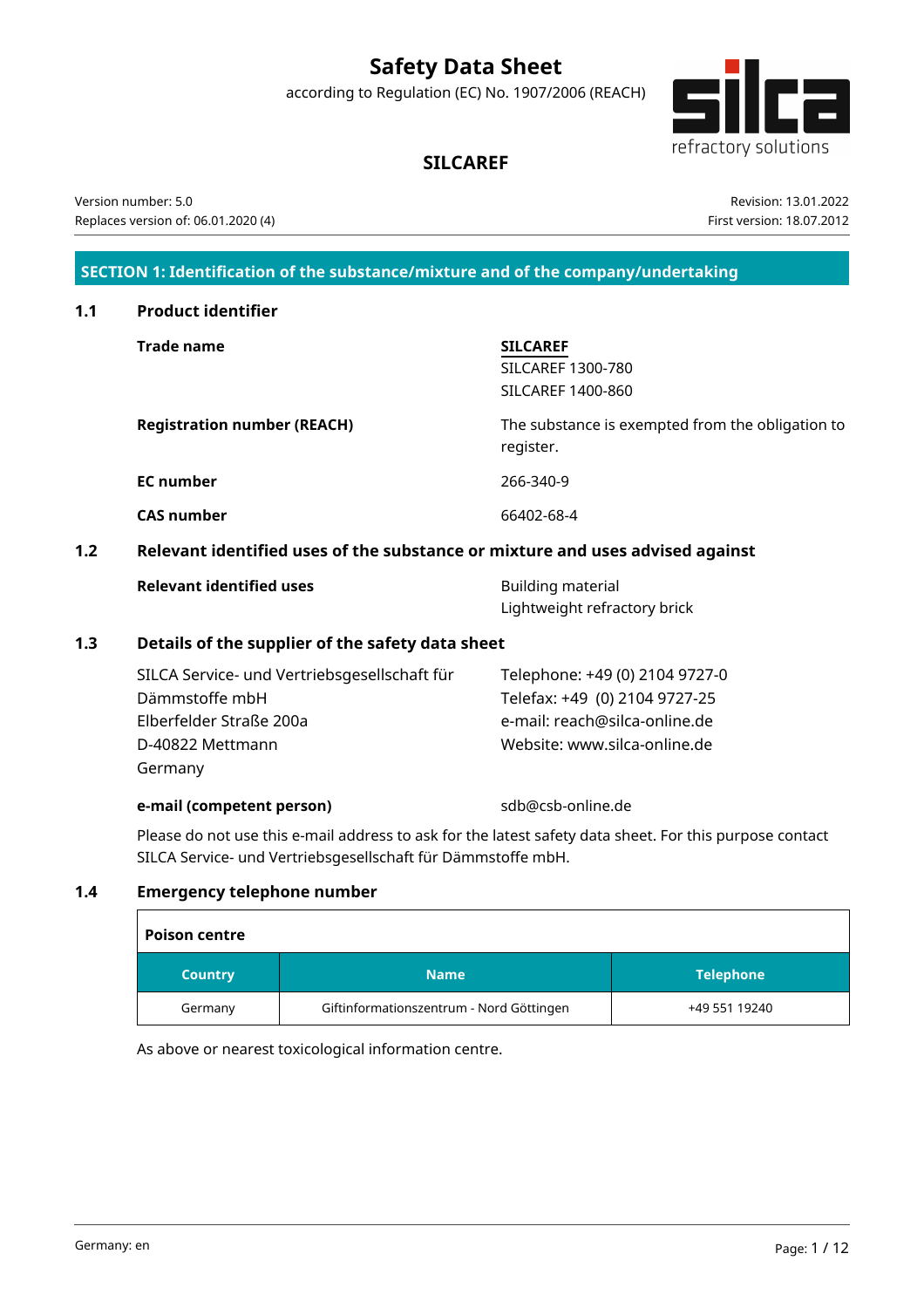### **SECTION 2: Hazards identification**

# **2.1 Classification of the substance or mixture Classification according to Regulation (EC) No 1272/2008 (CLP)** This article does not meet the criteria for classification. **2.2 Label elements Labelling according to Regulation (EC) No 1272/2008 (CLP)** Not required. **2.3 Other hazards** Do not breathe dust. **SECTION 3: Composition/information on ingredients 3.1 Substances** Not relevant (article).

| Name of substance  | ceramic materials                      |  |
|--------------------|----------------------------------------|--|
| <b>IUPAC name</b>  | ceramic materials and wares, chemicals |  |
| <b>Identifiers</b> |                                        |  |
| CAS No             | 66402-68-4                             |  |
| EC No              | 266-340-9                              |  |

| <b>Constituents</b>      |                      |           |  |  |  |
|--------------------------|----------------------|-----------|--|--|--|
| <b>Name of substance</b> | <b>Identifier</b>    | Wt%       |  |  |  |
| Aluminosilikat           | CAS No<br>1302-93-8  | $89 - 91$ |  |  |  |
|                          | EC No<br>215-113-2   |           |  |  |  |
| quartz                   | CAS No<br>14808-60-7 | $4 - 6$   |  |  |  |
|                          | EC No<br>238-878-4   |           |  |  |  |
| corundum                 | CAS No<br>1344-28-1  | $3 - 5$   |  |  |  |
|                          | EC No<br>215-691-6   |           |  |  |  |
| Tridymite                | CAS No<br>15468-32-3 | $\leq$ 2  |  |  |  |
|                          | EC No<br>239-487-1   |           |  |  |  |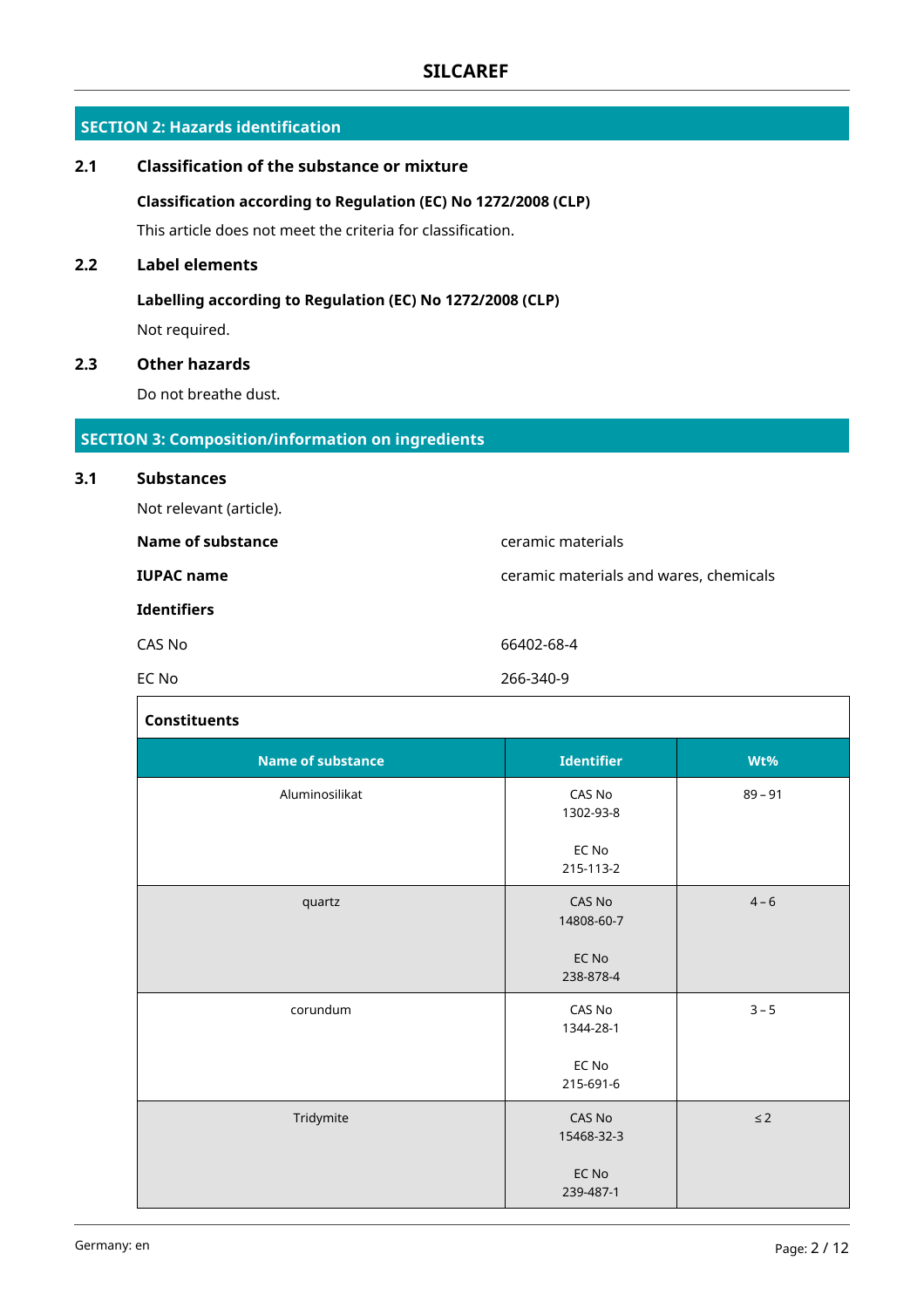### **SECTION 4: First aid measures**

### **4.1 Description of first aid measures**

### **General notes**

In all cases of doubt, or when symptoms persist, seek medical advice.

#### **Following inhalation**

Provide fresh air.

#### **Following skin contact**

Wash with plenty of soap and water.

#### **Following eye contact**

Rinse cautiously with water for several minutes. Remove contact lenses, if present and easy to do. Continue rinsing.

### **Following ingestion**

Rinse mouth. Do not induce vomiting. Get medical advice/attention if you feel unwell.

#### **Notes for the doctor**

None.

### **4.2 Most important symptoms and effects, both acute and delayed**

These information are not available.

### **4.3 Indication of any immediate medical attention and special treatment needed**

None.

### **SECTION 5: Firefighting measures**

### **5.1 Extinguishing media**

### **Suitable extinguishing media**

Co-ordinate firefighting measures to the fire surroundings

### **5.2 Special hazards arising from the substance or mixture**

Hazardous decomposition products: Section 10.

### **5.3 Advice for firefighters**

In case of fire and/or explosion do not breathe fumes. Collect contaminated firefighting water separately. Fight fire with normal precautions from a reasonable distance.

#### **Special protective equipment for firefighters**

use suitable breathing apparatus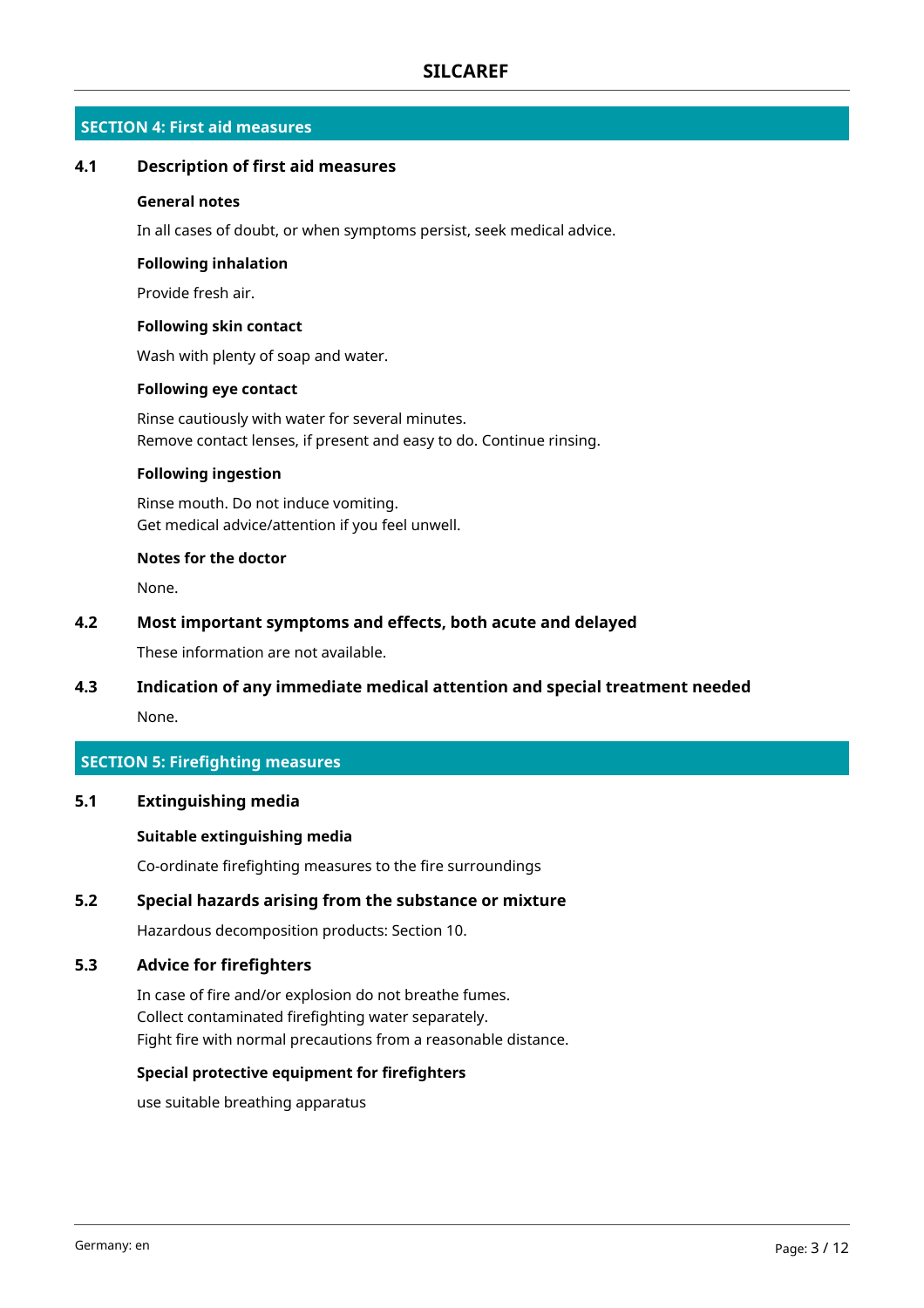### **SECTION 6: Accidental release measures**

### **6.1 Personal precautions, protective equipment and emergency procedures**

#### **For non-emergency personnel**

Ventilate affected area.

Control of dust.

Wearing of suitable protective equipment (including personal protective equipment referred to under Section 8 of the safety data sheet) to prevent any contamination of skin, eyes and personal clothing.

#### **For emergency responders**

Wear breathing apparatus if exposed to vapours/dust/spray/gases.

### **6.2 Environmental precautions**

not required Keep away from drains, surface and ground water.

### **6.3 Methods and material for containment and cleaning up**

#### **Advice on how to contain a spill**

Take up mechanically.

### **Advice on how to clean up a spill**

Take up mechanically.

### **Other information relating to spills and releases**

Place in appropriate containers for disposal. Ventilate affected area.

### **6.4 Reference to other sections**

Personal protective equipment: see section 8. Incompatible materials: see section 10. Disposal considerations: see section 13.

### **SECTION 7: Handling and storage**

### **7.1 Precautions for safe handling**

Do not breathe dust.

### **Measures to prevent fire as well as aerosol and dust generation**

Use local and general ventilation.

#### **Specific notes/details**

None.

#### **Measures to protect the environment**

Avoid release to the environment.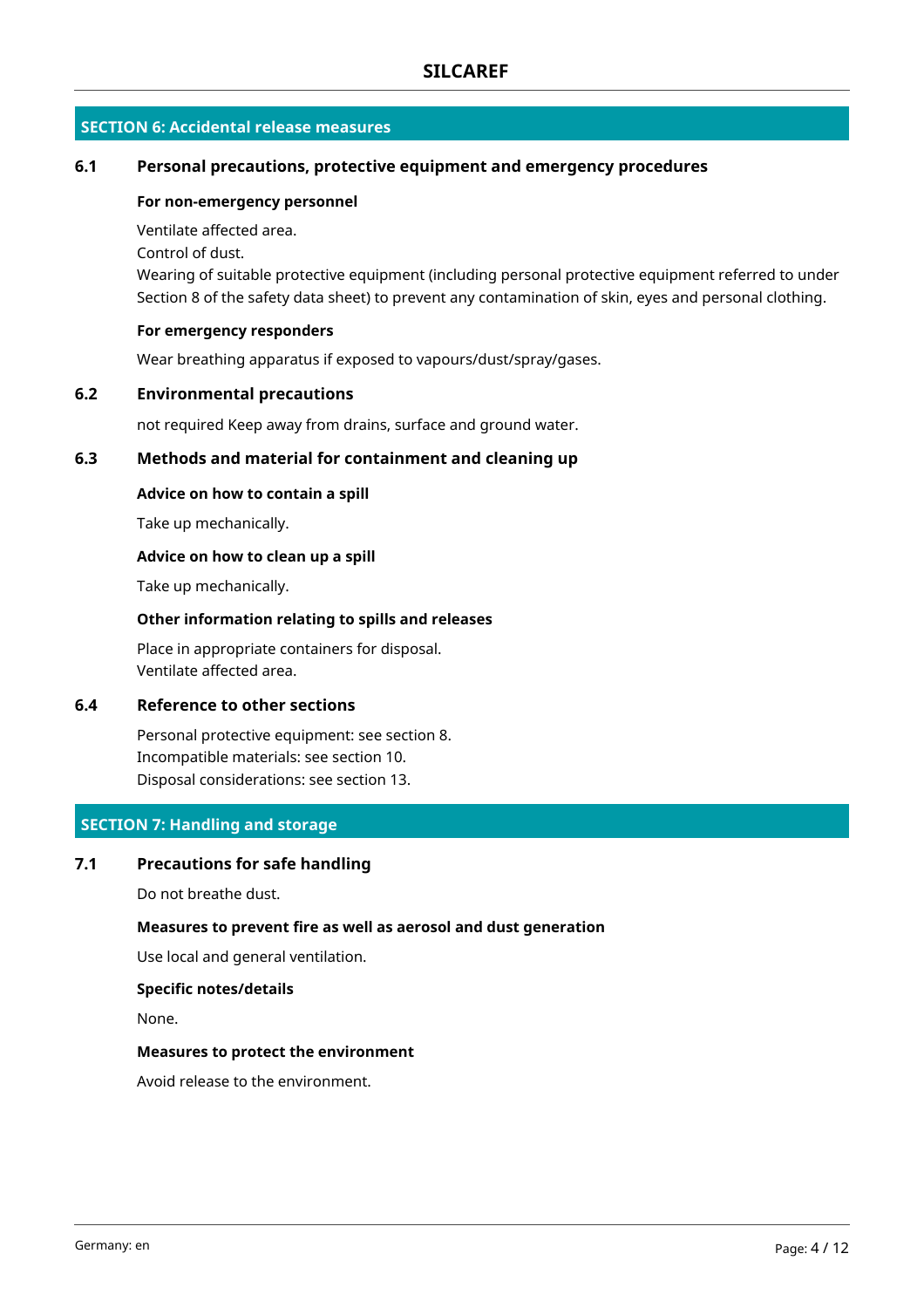### **Advice on general occupational hygiene**

Do not eat, drink and smoke in work areas. Wash hands after use. Preventive skin protection (barrier creams/ointments) is recommended. Remove contaminated clothing and protective equipment before entering eating areas. Control of dust.

### **7.2 Conditions for safe storage, including any incompatibilities**

### **Flammability hazards**

None.

### **Incompatible substances or mixtures**

Incompatible materials: see section 10.

#### **Protect against external exposure, such as**

strong shocks

#### **Consideration of other advice**

These information are not available.

### **Ventilation requirements**

Provision of sufficient ventilation.

### **Specific designs for storage rooms or vessels**

Store in a dry place.

### **7.3 Specific end use(s)**

No information available.

### **SECTION 8: Exposure controls/personal protection**

#### **8.1 Control parameters**

|              | Occupational exposure limit values (Workplace Exposure Limits) |                |                        |                     |                           |                          |                                     |               |                  |
|--------------|----------------------------------------------------------------|----------------|------------------------|---------------------|---------------------------|--------------------------|-------------------------------------|---------------|------------------|
| Coun-<br>try | <b>Name of agent</b>                                           | <b>CAS No</b>  | Identi-<br><b>fier</b> | <b>TWA</b><br>[ppm] | <b>TWA</b><br>[ $mg/m3$ ] | <b>STEL</b><br>[ppm]     | <b>STEL</b><br>[mg/m <sup>3</sup> ] | Nota-<br>tion | <b>Source</b>    |
| DE           | aluminium oxide                                                | 1344-28-       | MAK                    |                     | 1,5                       | ٠                        |                                     |               | <b>DFG</b>       |
| DE.          | aluminium oxide                                                | 1344-28-       | <b>MAK</b>             |                     | $\overline{4}$            | $\blacksquare$           |                                     | dust, i       | <b>DFG</b>       |
| EU           | silica, crystalline                                            | 14808-<br>60-7 | <b>IOELV</b>           |                     | 0,1                       | $\overline{\phantom{a}}$ |                                     | r             | 2017/2398/<br>EU |

### **Notation**

| dust | as dust |  |  |  |
|------|---------|--|--|--|
|      |         |  |  |  |

i inhalable fraction

r respirable fraction

STEL short-term exposure limit: a limit value above which exposure should not occur and which is related to a 15 minute period (unless otherwise specified)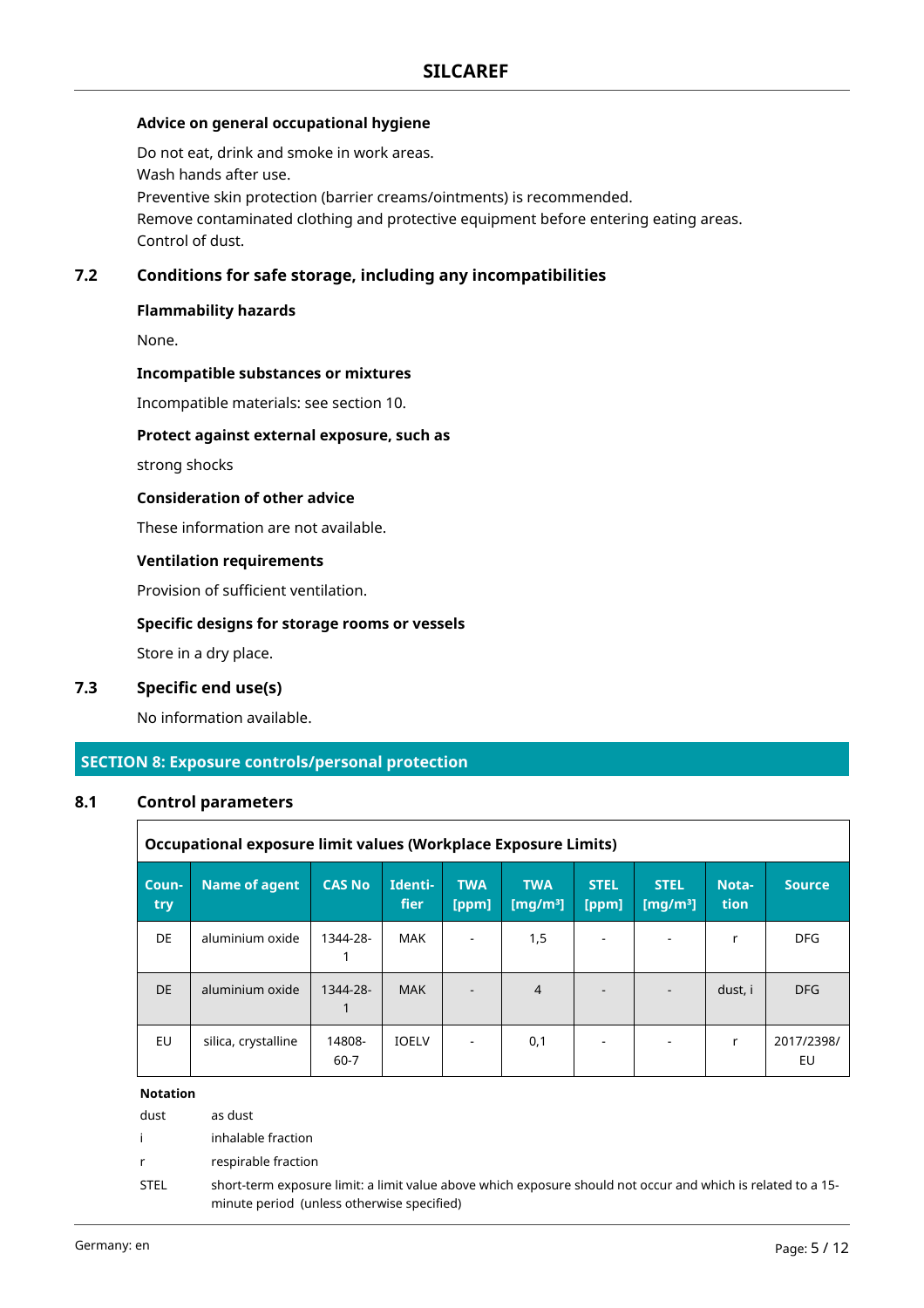### **Notation**

TWA time-weighted average (long-term exposure limit): measured or calculated in relation to a reference period of 8 hours time-weighted average (unless otherwise specified)

| <b>Relevant DNELs of components of the mixture</b> |               |               |                            |                                                 |                   |                                 |  |
|----------------------------------------------------|---------------|---------------|----------------------------|-------------------------------------------------|-------------------|---------------------------------|--|
| Name of sub-<br>stance                             | <b>CAS No</b> | End-<br>point | <b>Threshol</b><br>d level | <b>Protection</b><br>goal, route of<br>exposure | <b>Used in</b>    | <b>Exposure time</b>            |  |
| mullite                                            | 1302-93-8     | <b>DNEL</b>   | $3$ mg/m <sup>3</sup>      | human, inhalat-<br>ory                          | worker (industry) | chronic - system-<br>ic effects |  |

### **Relevant PNECs of components of the mixture**

| Name of substance | <b>CAS No</b> | <b>Endpoint</b> | <b>Threshold level</b> | <b>Environmental com-</b><br>partment |
|-------------------|---------------|-----------------|------------------------|---------------------------------------|
| aluminium oxide   | 1344-28-1     | <b>PNEC</b>     | $20 \frac{mg}{l}$      | sewage treatment plant<br>(STP)       |
| aluminium oxide   | 1344-28-1     | <b>PNEC</b>     | 74,9 $\frac{\mu g}{I}$ | freshwater                            |

### **8.2 Exposure controls**

### **Appropriate engineering controls**

General ventilation.

#### **Individual protection measures (personal protective equipment)**

#### **Eye/face protection**

Eye protect against external exposure, such as dust: Eye protection (e.g. protective goggles).

#### **Hand protection**

chemical resistant gloves: not required.

#### **Respiratory protection**

In case of inadequate ventilation wear respiratory protection. Particulate filter device (EN 143).

#### **Environmental exposure controls**

Keep away from drains, surface and ground water.

### **SECTION 9: Physical and chemical properties**

### **9.1 Information on basic physical and chemical properties**

| <b>Physical state</b> | solid              |
|-----------------------|--------------------|
|                       | (Blocks)           |
| Colour                | white - light grey |
| Odour                 | odourless          |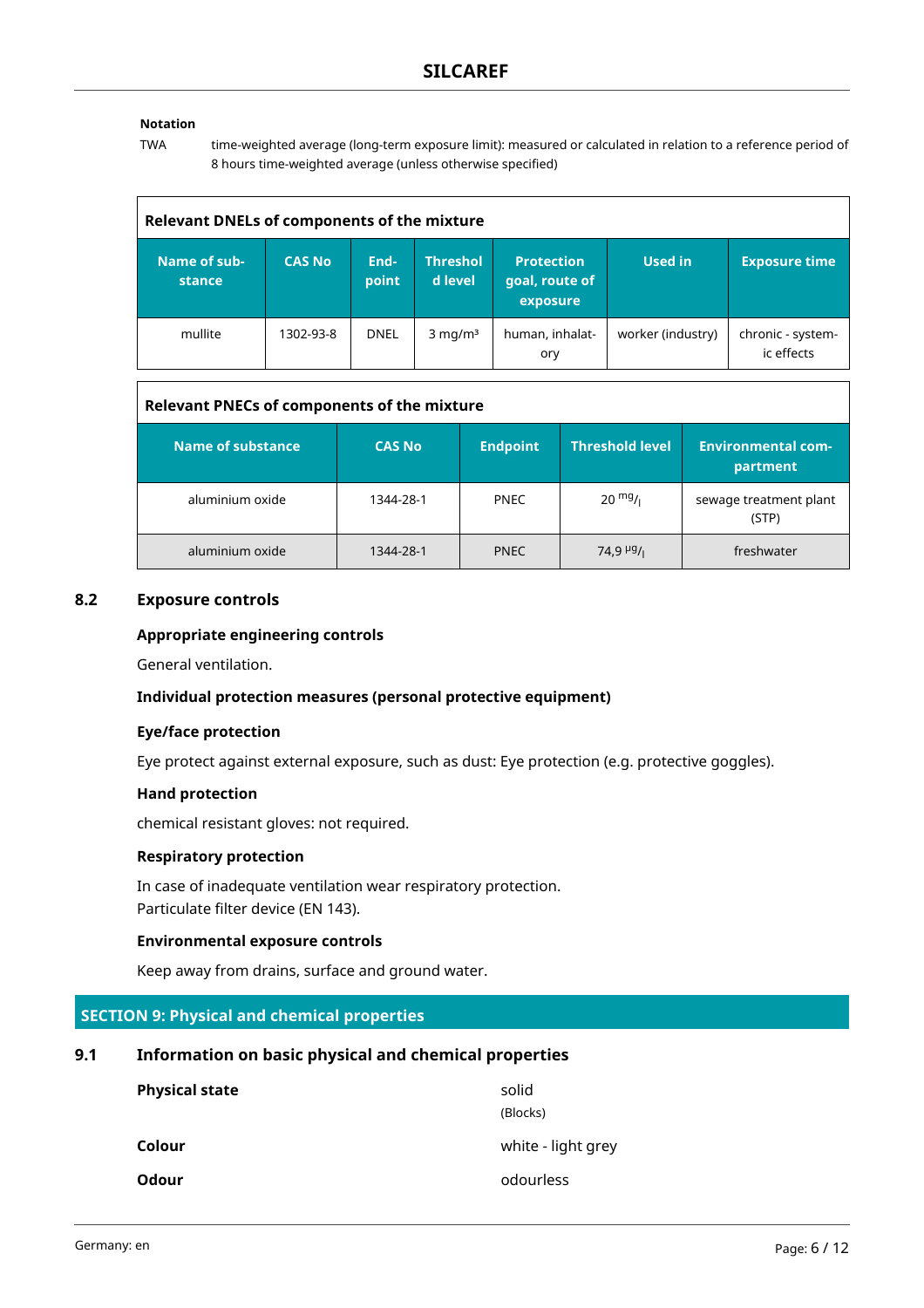| <b>Melting point/freezing point</b>                            | >1.700 °C                                                      |
|----------------------------------------------------------------|----------------------------------------------------------------|
| Boiling point or initial boiling point and boiling<br>range    | not determined                                                 |
| <b>Flammability</b>                                            | non-combustible                                                |
| Lower and upper explosion limit                                | not determined                                                 |
| <b>Flash point</b>                                             | not applicable                                                 |
| <b>Auto-ignition temperature</b>                               | not applicable<br>(solid)                                      |
| <b>Decomposition temperature</b>                               | not relevant                                                   |
| pH (value)                                                     | not applicable                                                 |
| <b>Viscosity</b>                                               | not relevant<br>(solid)                                        |
| Solubility(ies)                                                |                                                                |
| Water solubility                                               | insoluble                                                      |
|                                                                |                                                                |
| Partition coefficient n-octanol/water (log value) not relevant | (inorganic)                                                    |
| Vapour pressure                                                | not determined                                                 |
| <b>Density and/or relative density</b>                         |                                                                |
| Density                                                        | 780 – 860 kg/ <sub>m<sup>3</sup></sub> at 20 °C                |
| Relative vapour density                                        | not applicable                                                 |
|                                                                |                                                                |
| <b>Particle characteristics</b>                                | no data available                                              |
| <b>Other information</b>                                       |                                                                |
| Information with regard to physical hazard<br>classes          | hazard classes acc. to GHS (physical hazards):<br>not relevant |

### **SECTION 10: Stability and reactivity**

### **10.1 Reactivity**

**9.2** 

This material is not reactive under normal ambient conditions.

### **10.2 Chemical stability**

The material is stable under normal ambient and anticipated storage and handling conditions of temperature and pressure.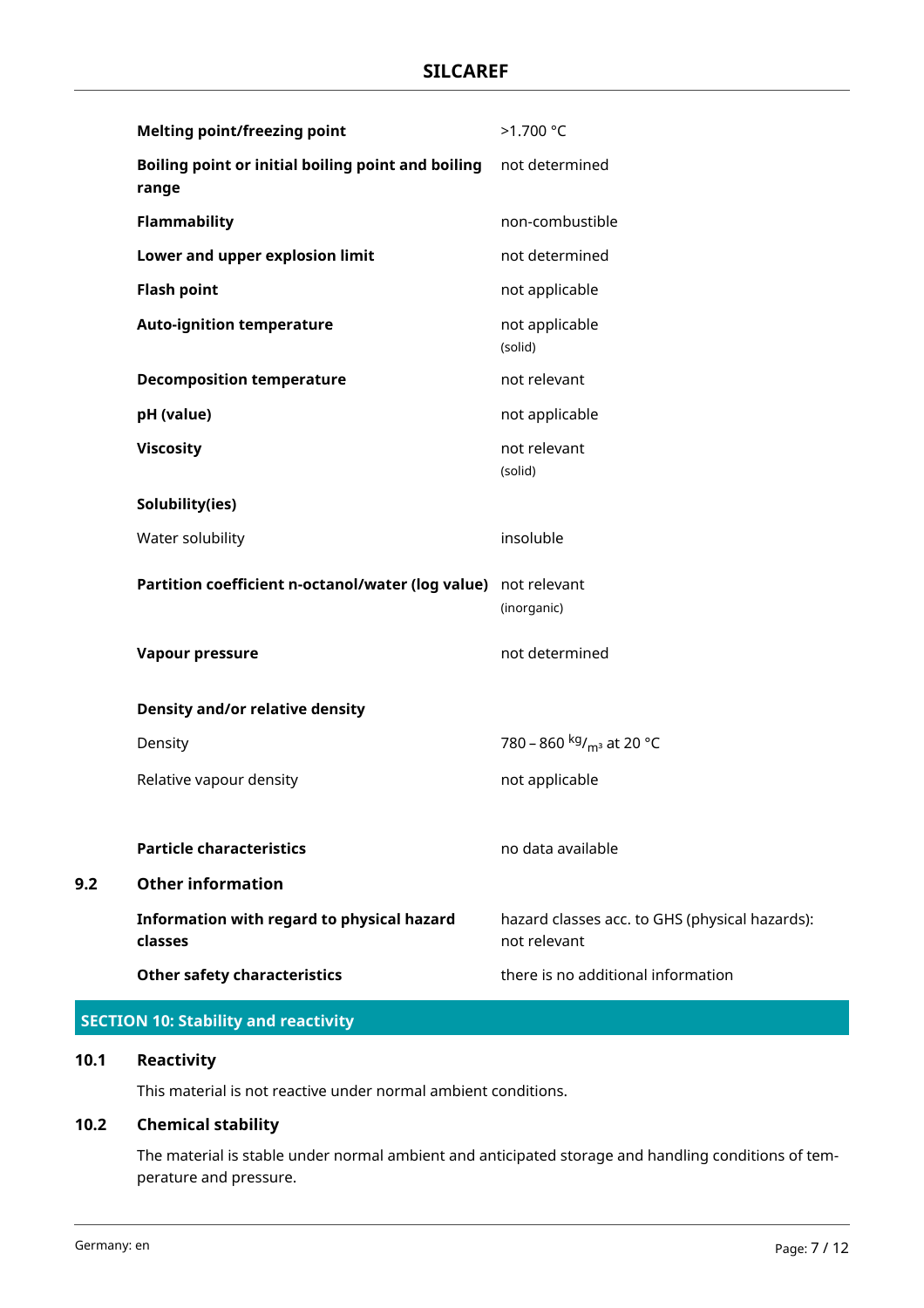### **10.3 Possibility of hazardous reactions**

No known hazardous reactions.

### **10.4 Conditions to avoid**

There are no specific conditions known which have to be avoided.

### **10.5 Incompatible materials**

hydrofluoric acid

### **10.6 Hazardous decomposition products**

Reasonably anticipated hazardous decomposition products produced as a result of use, storage, spill and heating are not known.

### **SECTION 11: Toxicological information**

### **11.1 Information on hazard classes as defined in Regulation (EC) No 1272/2008**

### **Classification according to GHS (1272/2008/EC, CLP)**

#### **Acute toxicity**

Classification could not be established because: Data are lacking, inconclusive, or conclusive but not sufficient for classification.

#### **Skin corrosion/irritation**

Classification could not be established because: Data are lacking, inconclusive, or conclusive but not sufficient for classification.

#### **Serious eye damage/eye irritation**

Classification could not be established because: Data are lacking, inconclusive, or conclusive but not sufficient for classification.

### **Respiratory or skin sensitisation Skin sensitisation**

Classification could not be established because: Data are lacking, inconclusive, or conclusive but not sufficient for classification.

Classification could not be established because: Data are lacking, inconclusive, or conclusive but not sufficient for classification.

### **Germ cell mutagenicity**

Classification could not be established because: Data are lacking, inconclusive, or conclusive but not sufficient for classification.

### **Carcinogenicity**

Classification could not be established because: Data are lacking, inconclusive, or conclusive but not sufficient for classification.

#### **Reproductive toxicity**

Classification could not be established because: Data are lacking, inconclusive, or conclusive but not sufficient for classification.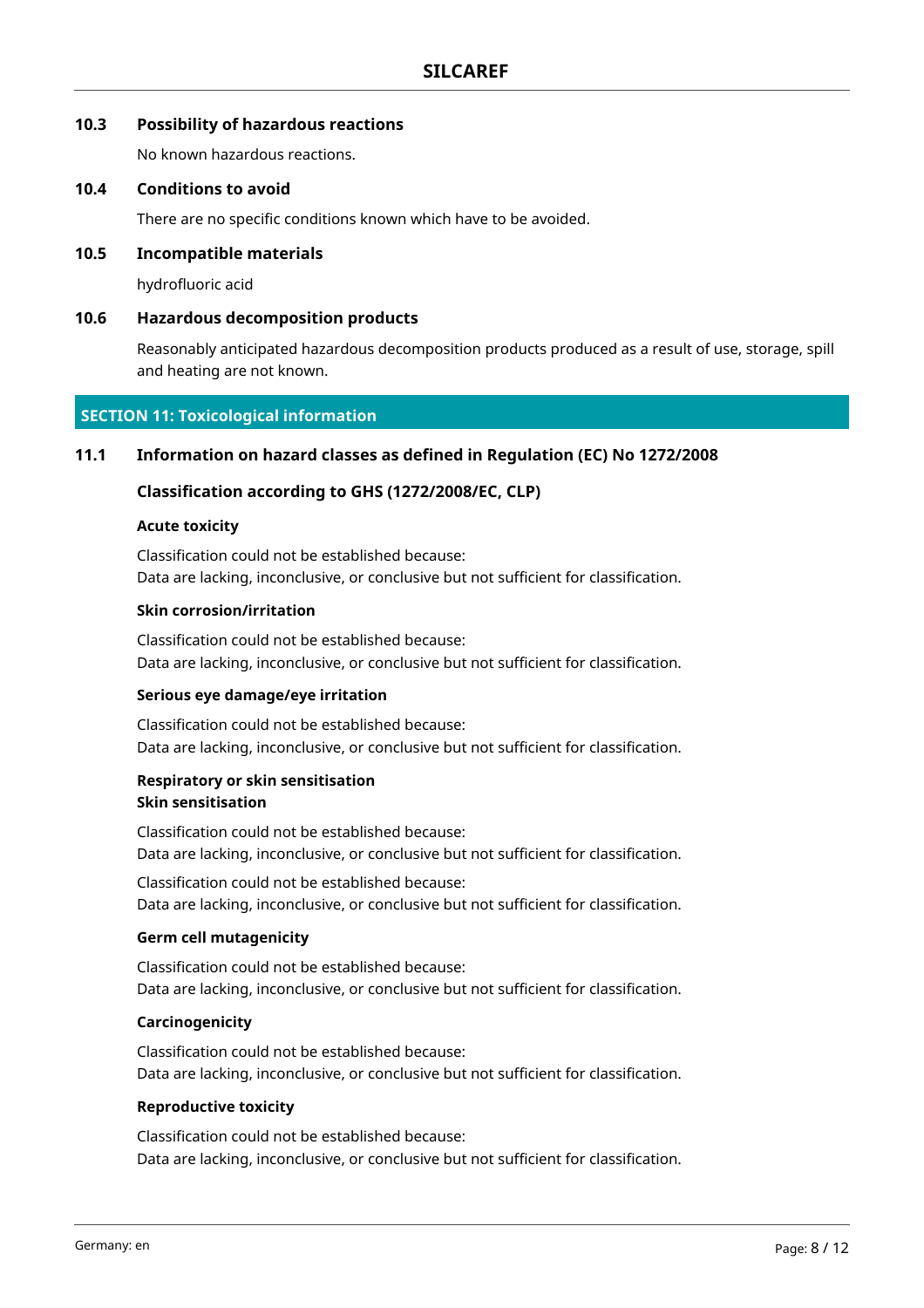### **Specific target organ toxicity - single exposure**

Classification could not be established because: Data are lacking, inconclusive, or conclusive but not sufficient for classification.

### **Specific target organ toxicity - repeated exposure**

Classification could not be established because: Data are lacking, inconclusive, or conclusive but not sufficient for classification.

### **Aspiration hazard**

Shall not be classified as presenting an aspiration hazard.

### **Symptoms related to the physical, chemical and toxicological characteristics**

Delayed and immediate effects as well as chronic effects from short and long-term exposure

The main effect in humans of the inhalation of respirable crystalline silica is silicosis.

### **11.2 Information on other hazards**

There is no additional information.

### **Endocrine disrupting properties**

Information on this property is not available.

### **SECTION 12: Ecological information**

### **12.1 Toxicity**

**Aquatic toxicity (chronic)**

Data are not available.

### **12.2 Persistence and degradability**

#### **Biodegradation**

The study does not need to be conducted because the substance is inorganic.

#### **Persistence**

The study does not need to be conducted because the substance is inorganic.

### **12.3 Bioaccumulative potential**

**12.4 Mobility in soil**

No data available.

### **12.5 Results of PBT and vPvB assessment**

Data are not available. No data available.

### **12.6 Endocrine disrupting properties**

Information on this property is not available.

### **12.7 Other adverse effects**

Data are not available.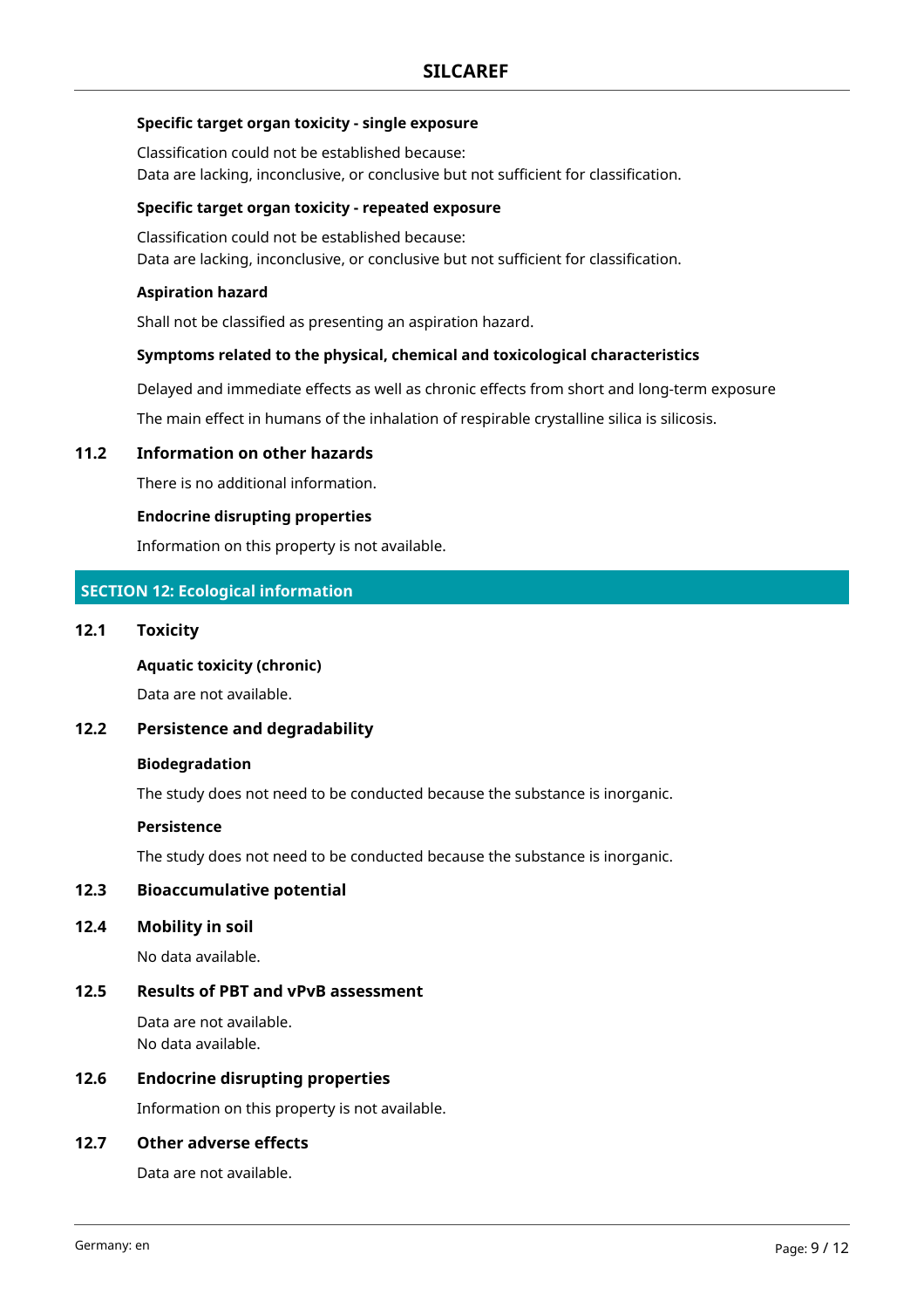### **Remarks**

Wassergefährdungsklasse, WGK (water hazard class): nwg

### **SECTION 13: Disposal considerations**

### **13.1 Waste treatment methods**

Dispose of contents/container in accordance with local/regional/national/international regulations.

### **Sewage disposal-relevant information**

Do not empty into drains.

### **Waste treatment of containers/packagings**

Completely emptied packages can be recycled. Handle contaminated packages in the same way as the substance itself.

#### **Remarks**

Please consider the relevant national or regional provisions.

| <b>SECTION 14: Transport information</b> |                                                              |                          |  |  |
|------------------------------------------|--------------------------------------------------------------|--------------------------|--|--|
| 14.1                                     | UN number or ID number                                       | not assigned             |  |  |
| 14.2                                     | UN proper shipping name                                      | $\overline{\phantom{0}}$ |  |  |
| 14.3                                     | <b>Transport hazard class(es)</b>                            |                          |  |  |
| 14.4                                     | Packing group                                                | -                        |  |  |
| 14.5                                     | <b>Environmental hazards</b>                                 | -                        |  |  |
| 14.6                                     | <b>Special precautions for user</b>                          |                          |  |  |
| 14.7                                     | Maritime transport in bulk according to IMO -<br>instruments |                          |  |  |

## **SECTION 15: Regulatory information**

**15.1 Safety, health and environmental regulations/legislation specific for the substance or mixture**

**Relevant provisions of the European Union (EU)**

### **Restrictions according to REACH, Annex XVII**

Not listed.

### **List of substances subject to authorisation (REACH, Annex XIV) / SVHC - candidate list**

None of the ingredients are listed.

### **Seveso Directive**

Not assigned.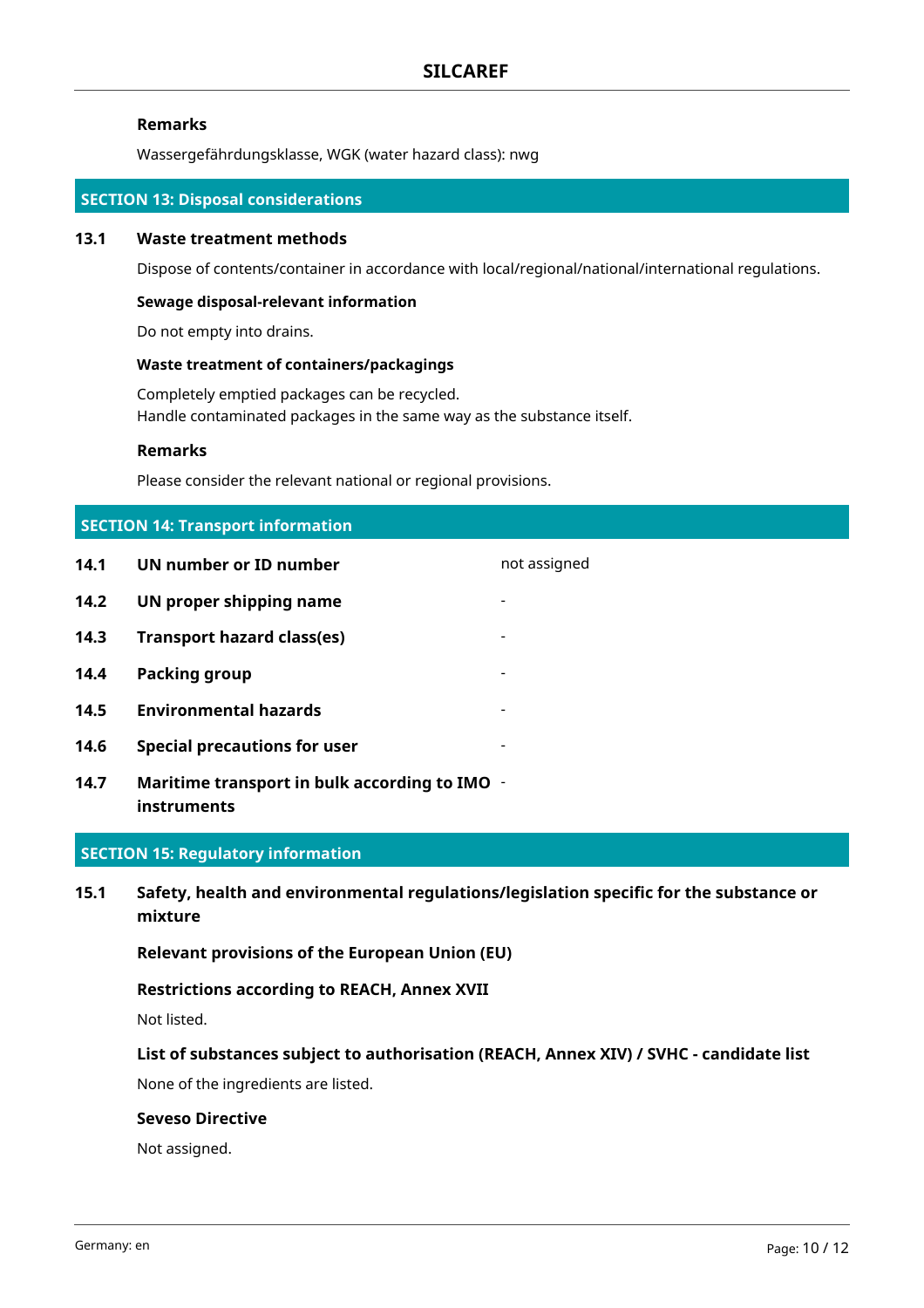### **National regulations (Germany)**

### **Verordnung über Anlagen zum Umgang mit wassergefährdenden Stoffen (Ordinance on facilities for handling substances hazardous to water) (AwSV)**

Wassergefährdungsklasse, WGK (water hazard class) nwg

### **Storage of hazardous substances in non-stationary containers (TRGS 510) (Germany)**

Storage class (LGK) 13

(non-combustible solids)

### **Other information**

Observe occupational restrictions for mothers acc. to § 11 MuSchG!

### **15.2 Chemical Safety Assessment**

Not required.

### **SECTION 16: Other information**

### **Abbreviations and acronyms**

| Abbr.         | <b>Descriptions of used abbreviations</b>                                                                                                                                                                                     |
|---------------|-------------------------------------------------------------------------------------------------------------------------------------------------------------------------------------------------------------------------------|
| 2017/2398/EU  | Directive of the European Parliament and of the Council amending Directive 2004/37/EC on the pro-<br>tection of workers from the risks related to exposure to carcinogens or mutagens at work                                 |
| <b>ADN</b>    | Accord européen relatif au transport international des marchandises dangereuses par voies de nav-<br>igation intérieures (European Agreement concerning the International Carriage of Dangerous Goods<br>by Inland Waterways) |
| <b>ADR</b>    | Accord relatif au transport international des marchandises dangereuses par route (Agreement con-<br>cerning the International Carriage of Dangerous Goods by Road)                                                            |
| CAS           | Chemical Abstracts Service (service that maintains the most comprehensive list of chemical sub-<br>stances)                                                                                                                   |
| <b>CLP</b>    | Regulation (EC) No 1272/2008 on classification, labelling and packaging of substances and mixtures                                                                                                                            |
| <b>DFG</b>    | Deutsche Forschungsgemeinschaft MAK-und BAT-Werte-Liste, Senatskommission zur Prüfung<br>gesundheitsschädlicher Arbeitsstoffe, Wiley-VCH, Weinheim                                                                            |
| <b>DGR</b>    | Dangerous Goods Regulations (see IATA/DGR)                                                                                                                                                                                    |
| <b>DNEL</b>   | Derived No-Effect Level                                                                                                                                                                                                       |
| EC No         | The EC Inventory (EINECS, ELINCS and the NLP-list) is the source for the seven-digit EC number, an<br>identifier of substances commercially available within the EU (European Union)                                          |
| <b>EINECS</b> | European Inventory of Existing Commercial Chemical Substances                                                                                                                                                                 |
| <b>ELINCS</b> | European List of Notified Chemical Substances                                                                                                                                                                                 |
| <b>GHS</b>    | "Globally Harmonized System of Classification and Labelling of Chemicals" developed by the United<br><b>Nations</b>                                                                                                           |
| <b>IATA</b>   | <b>International Air Transport Association</b>                                                                                                                                                                                |